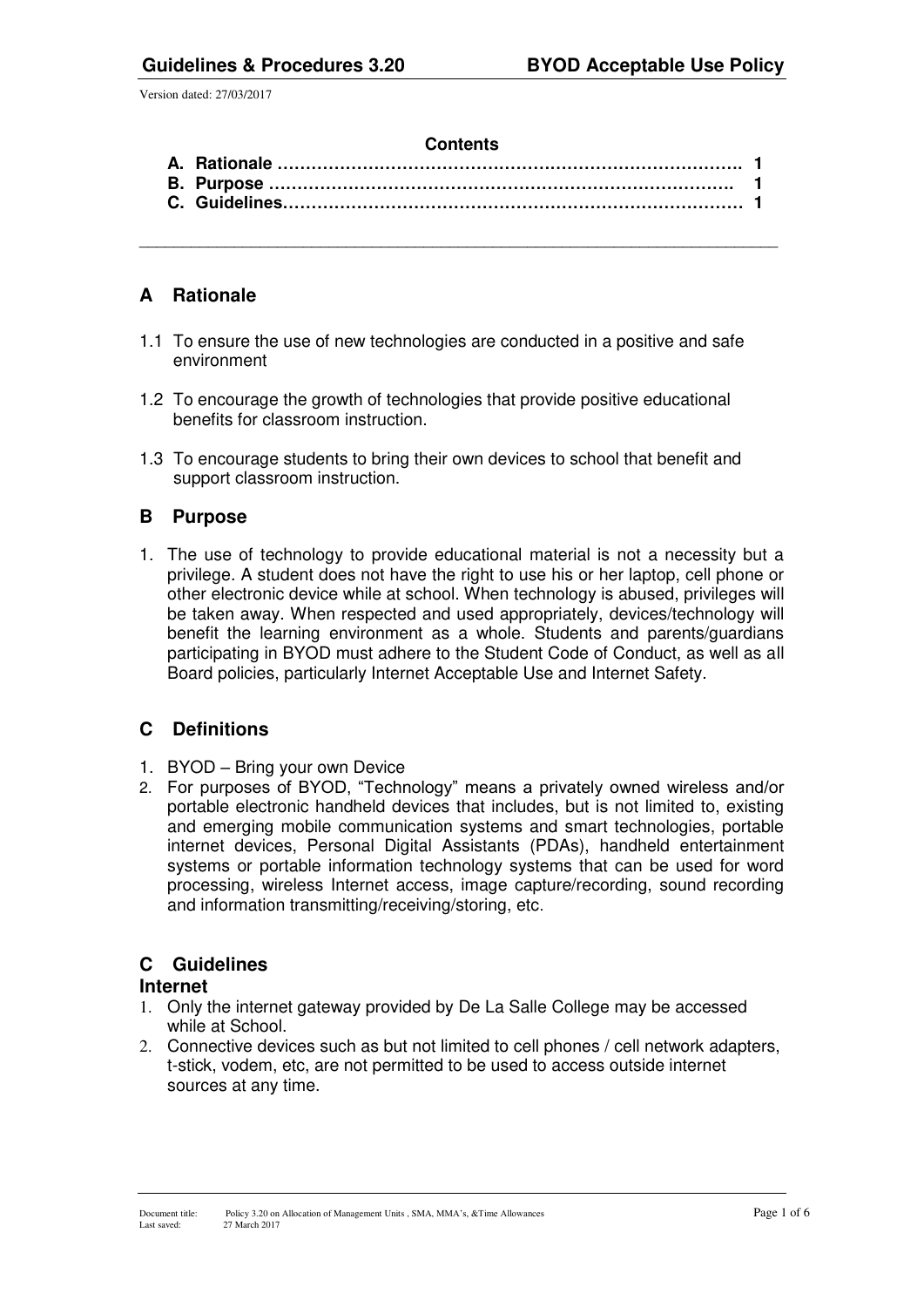## **Security and Damages**

- 1. Responsibility to keep the device secure rests with the individual owner. De La Salle College and its employees, are not liable for any device stolen or damaged on campus. If a device is stolen or damaged, it should be reported and handled by the administrative office.
- 2. It is recommended that skins (decals) and other custom touches are used to physically identify student devices from others. Additionally, protective cases for technology are encouraged.
- 3. All devices brought to De La Salle College are the students' responsibility and the insurance for the device is the parents' responsibility.
- 4. Students take full responsibility for their devices. De La Salle College is not responsible for the security of personal technology. Personal devices cannot be left at school before or after school hours.
- 5. It is the owner's responsibility for the repair of any malfunctioning / damaged devices. The College does not supply technical services for student owned devices.

# **The Use of BYOD in the College**

- 1. Devices must be in silent mode while at De La Salle College and while riding school buses.
- 2. Devices may not be used to cheat on assignments or tests.
- 3. Devices cannot be used during class assessments, unless otherwise directed by a teacher.
- 4. Devices may only be used to access files on computer or internet sites which are relevant to the Classroom curriculum. Games are not permitted.
- 5. Files may have to be saved on the C drive of the laptop, a jump drive, an external drive, or another media device.
- 6. Personal technology is to be charged prior students bringing it to school and is to run off its own battery while at De La Salle College. Charging of devices will be available on a restricted basis and is at the discretion of the classroom teacher.
- 7. Students will use Cloud Based Applications such as Google Apps and MyPortfolio for file management. Rules, including the cyber-safety policies, governing the use of any school-owned digital device will apply to student-owned devices, while they are at De La Salle College, including adherence to the **Copyright act.**
- 8. Students will not physically share their personal devices with other students, unless they have written parent permission to do so
- 9. Students must immediately comply with teachers' requests to shut down devices or close the screen. Devices must be in silent mode and put away when asked by teachers.
- 10. To ensure appropriate network filters, students will only use the BYOD wireless connection in school and will not attempt to bypass the network restrictions by using 3G or 4G network.
- 11. Students are not permitted to transmit or post photographic images/videos of any person on Campus or on public and/or social networking sites.
- 12. Bringing onto De La Salle College premises or infecting the network with a Virus, Trojan, or program designed to damage, alter, destroy, "hack" or providing access to unauthorized data or information is in violation of Student Acceptable Use Policy and will result in disciplinary action.
- 13. Processing or accessing information on school property related to "hacking", altering, or bypassing network security policies is in violation of Student Acceptable Use Policy and will result in disciplinary action.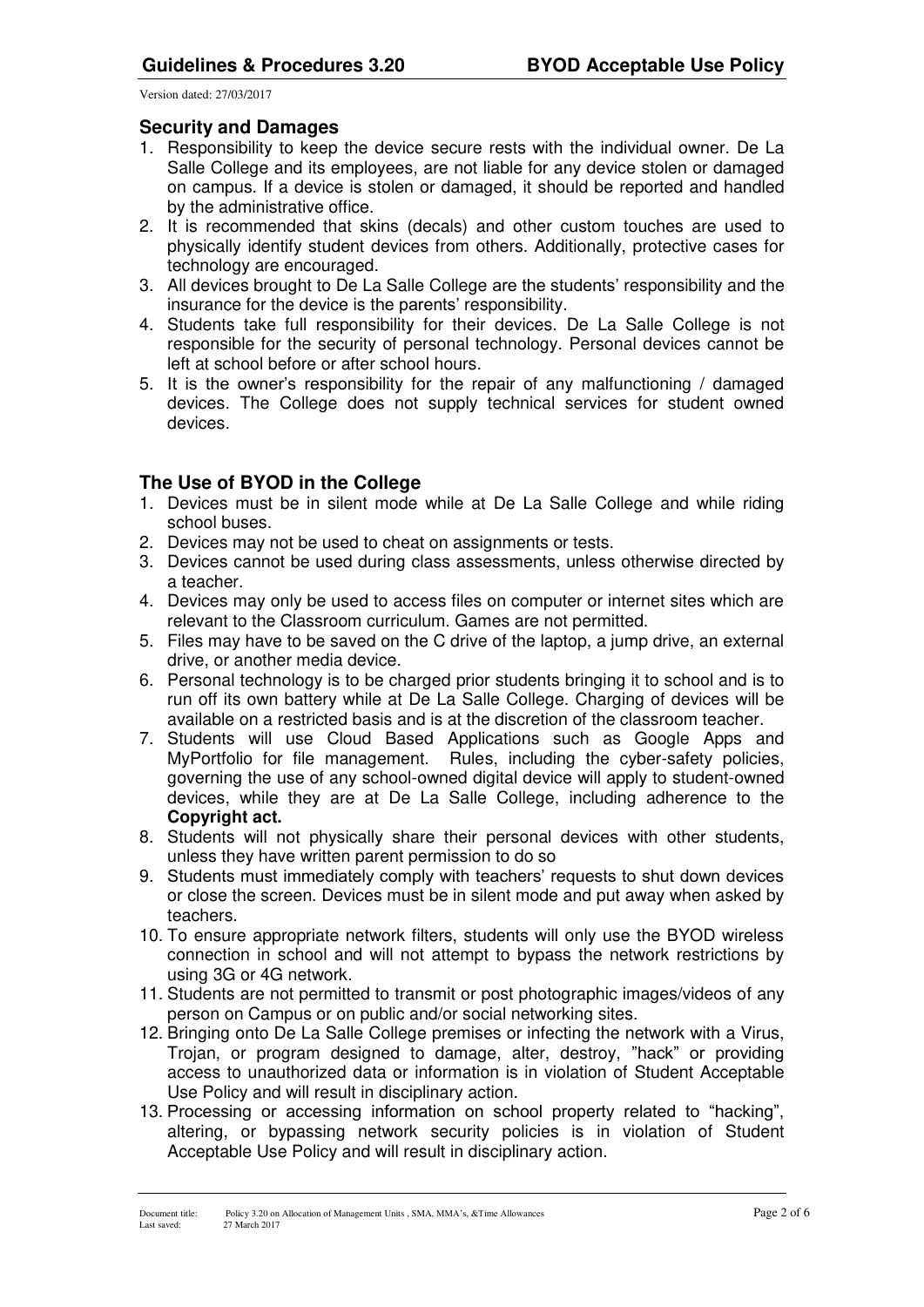- 14. De La Salle College has the right to collect and examine any device that is suspected of causing problems or was the source of an attack or virus infection. De La Salle College has the right to collect devices and inspect files on any device brought onto the campus irrespective of whether it has been the cause of a problem/ attack / virus (This covers devices that may contain pornography / objectionable material obtained offsite and stored on the Student Owned Device)
- 15. Teachers will encourage the use of personal digital devices whenever possible and students will be able to use them for homework activities.

#### **BYOD Agreement**

- 1. No student will be permitted to bring onto De La Salle College premises personal technology devices, or use devices on the College's Internet system until the agreement is signed by parents and students and returned to school.
- 2. Students and parents participating in BYOD must adhere to the De La Salle College Student Code of conduct, as well as all Board policies, particularly Internet Acceptable User Policy and Internet Safety Policy.

This policy was adopted by the Board on: 25<sup>th</sup> August 2015

Signed: \_\_\_\_\_\_\_\_\_\_\_\_\_\_\_\_\_\_\_\_\_\_\_\_\_\_\_\_\_\_\_\_\_\_\_\_ Date: \_\_\_\_\_\_\_\_\_\_\_\_\_\_\_\_\_\_\_\_\_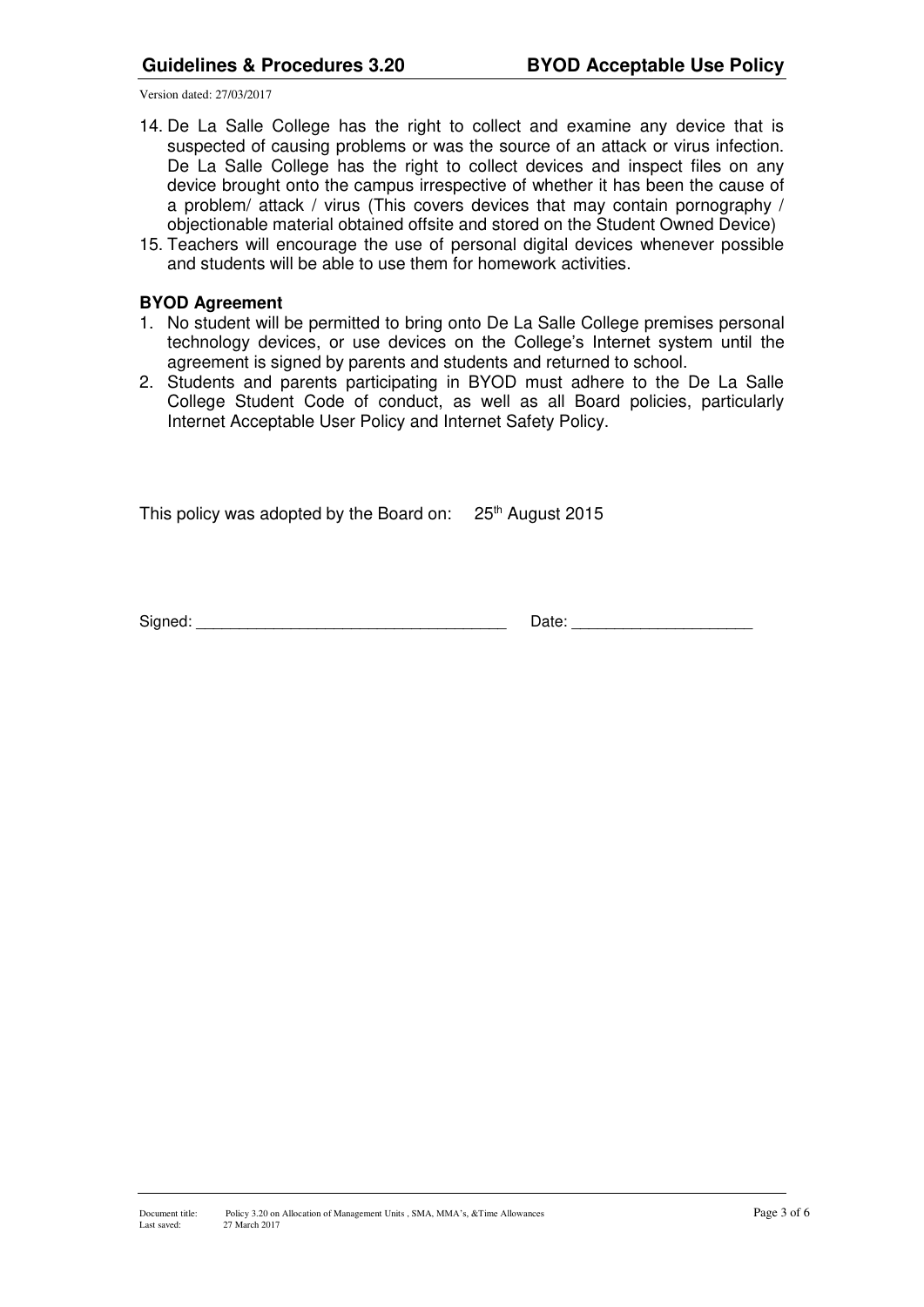## **Appendix 1. BYOD Student / Parent Agreement**

# **De La Salle College BYOD Student/Parent Agreement**

**BYOD** = Bring Your Own Device

### **BYOD Agreement Form and Protocol for the Use of Technology at the College.**

As new technologies continue to change the world in which we live, they also provide many new and positive educational benefits for classroom instruction. To encourage this growth, students at De La Salle College may now bring their own technology to School.

#### **Definition of "Technology"**

For purposes of BYOD, "Technology" means a privately owned wireless and/or portable electronic handheld device that includes, but is not limited to, existing and emerging mobile communication systems and smart technologies, portable internet devices, Personal Digital Assistants (PDAs), handheld entertainment systems or portable information technology systems that can be used for word processing, wireless Internet access, image capture/recording, sound recording and information transmitting/receiving/storing, etc.

## **Internet**

- 1. Only the internet gateway provided by De La Salle College may be accessed while at School.
- 2. Connective devices such as but not limited to cell phones / cell network adapters, t-stick, vodem, etc, are not permitted to be used to access outside internet sources at any time.

#### **Security and Damages**

- 1. Responsibility to keep the device secure rests with the individual owner. De La Salle College and its employees, are not liable for any device stolen or damaged on campus. If a device is stolen or damaged, it should be reported to the administrative office.
- 2. It is recommended that skins (decals) and other custom touches are used to physically identify student devices from others. Additionally, protective cases for technology are encouraged.
- 3. All devices brought to De La Salle College are the students' responsibility and the insurance for the device is the parents' responsibility.
- 4. Students take full responsibility for their devices. De La Salle College is not responsible for the security of personal technology. Personal devices cannot be left at De La Salle College before or after school hours.
- 5. It is the owner's responsibility for the repair of any malfunctioning / damaged devices. De La Salle College does not supply technical services for student owned devices.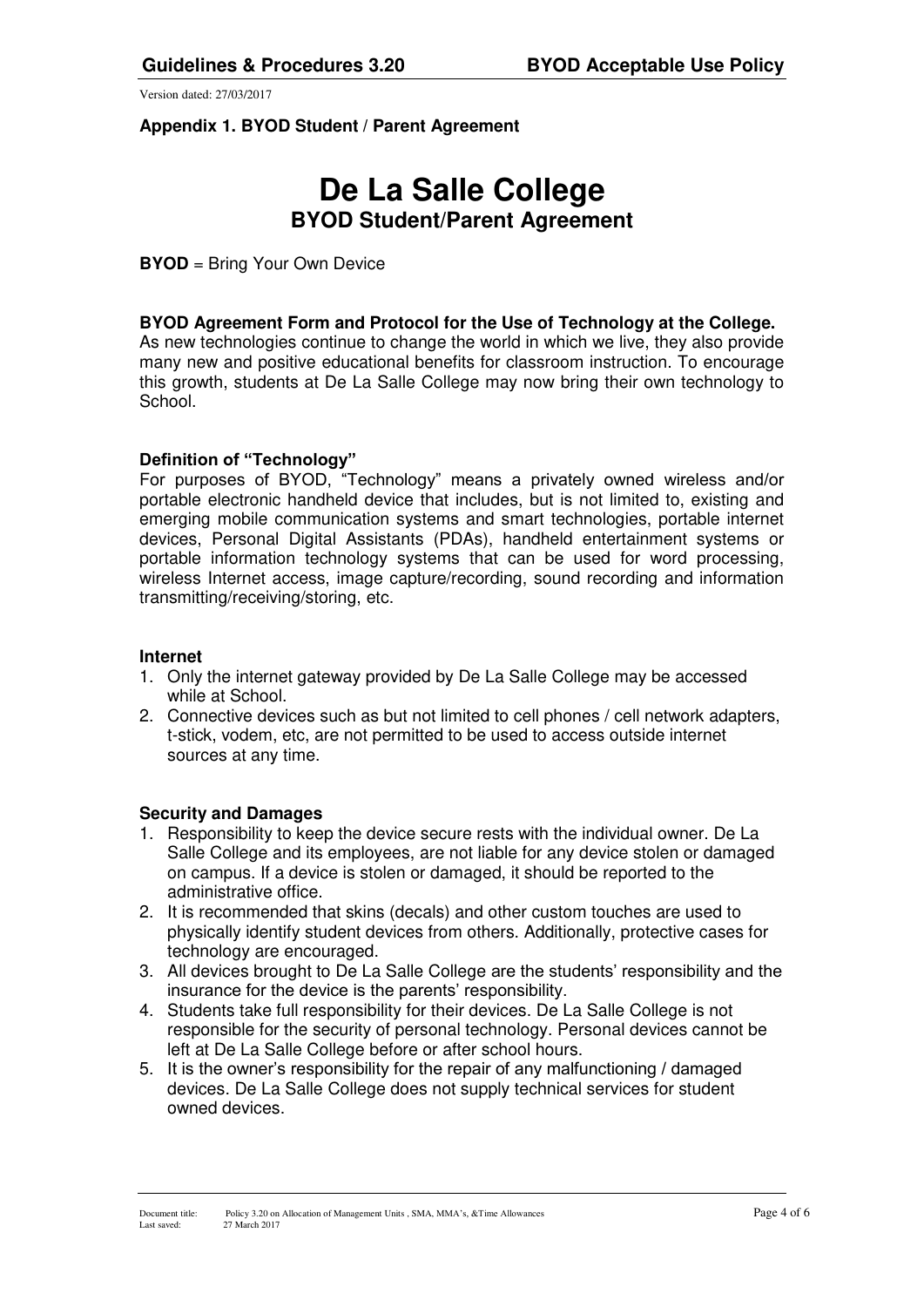# **The Use of BYOD at De La Salle College**

- 1. Devices must be in silent mode while at school and while riding school buses.
- 2. Devices may not be used to cheat on assignments or tests.
- 3. Devices cannot be used during class assessments, unless otherwise directed by a teacher.
- 4. Devices may only be used to access files on computer or internet sites which are relevant to the Classroom curriculum. Games are not permitted.
- 5. Files may have to be saved on the C drive of the laptop, a jump drive, an external drive, or another media device.
- 6. Personal technology is to be charged prior students bringing it to school and is to run off its own battery while at De La Salle College. Charging of devices will be available on a restricted basis and is at the discretion of the classroom teacher.
- 7. Students will use Cloud Based Applications such as Google Apps and MyPortfolio for file management. Rules, including the cyber-safety policies, governing the use of any school-owned digital device will apply to student-owned devices, while they are at school, including adherence to the **Copyright act.**
- 8. Students will not physically share their personal devices with other students, unless they have written parent permission to do so
- 9. Students must immediately comply with teachers' requests to shut down devices or close the screen. Devices must be in silent mode and put away when asked by teachers.
- 10. To ensure appropriate network filters, students will only use the BYOD wireless connection in school and will not attempt to bypass the network restrictions by using 3G or 4G network.
- 11. Students are not permitted to transmit or post photographic images/videos of any person on Campus or on public and/or social networking sites.
- 12. Bringing onto De La Salle College premises or infecting the network with a Virus, Trojan, or program designed to damage, alter, destroy, "hack" or providing access to unauthorized data or information is in violation of Student Acceptable Use Policy and will result in disciplinary action.
- 13. Processing or accessing information on school property related to "hacking", altering, or bypassing network security policies is in violation of Student Acceptable Use Policy and will result in disciplinary action.
- 14. De La Salle College has the right to collect and examine any device that is suspected of causing problems or was the source of an attack or virus infection. De La Salle College has the right to collect devices and inspect files on any device brought onto the campus irrespective of whether it has been the cause of a problem/ attack / virus (This covers devices that may contain pornography / objectionable material obtained offsite and stored on the Student Owned Device)
- 15. Teachers will encourage the use of personal digital devices whenever possible and students will be able to use them for homework activities.